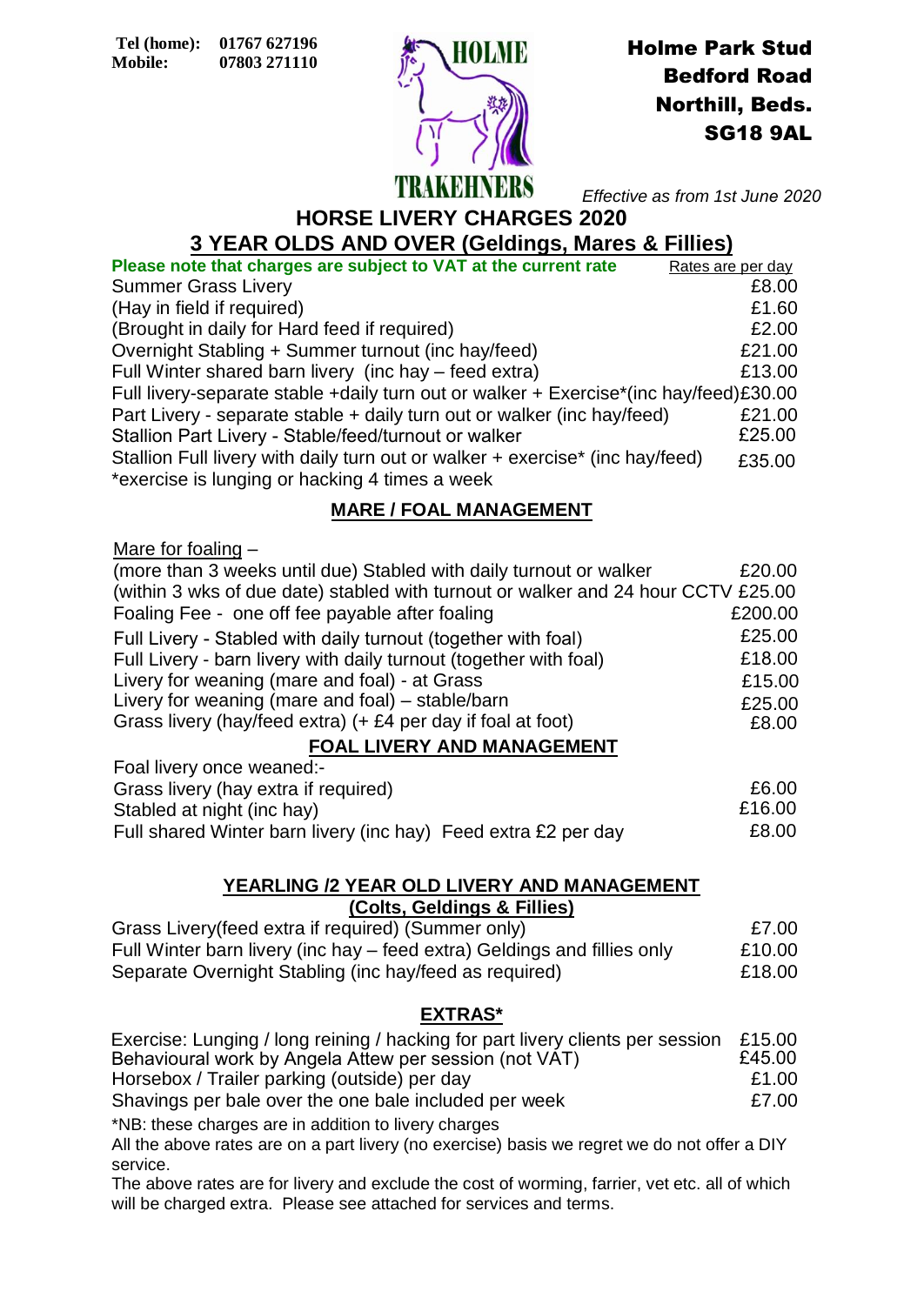

Page No 2 of 3

# **SERVICES**

**1. Veterinary**

Tyrrells Equine Clinic Tel: 01763 287744

Any owner may request a Veterinary Surgeon of their own choice to attend his/her horse at Holme Park Stud (HPS) and in such case the Owner or a representative must prepare the horse and accompany the Veterinary Surgeon on all such visits. In the event of emergency, injury or illness, horses will be treated at the discretion of HPS, either by the above or a Veterinary Surgeon of their choice. Owners are directly responsible for paying all expenses incurred for veterinary visits, examinations, treatments and medicines.

## **2. Farrier – Matthew Bradley**

All horses' shoeing, and hoof trimming requirements will be attended as required. Charges for these services (which are at the discretion of the Farrier), will be added by HPS to the Clients' monthly invoices. Owners wishing to use a farrier of their own choice must make their own arrangements and accompany the farrier during such visits.

## 3. **Worming, Veterinary First Aid and Immunisations**

HPS will at the (Owner's expense), administer a de-worming medicine to all horses on arrival and periodically as due thereafter. Unless otherwise agreed in advance with the owner, the type and brand of medicine will be determined by HPS. Regular worm Counts will be carried out on all horses and horses only wormed if required. Costs recharged to owner.

First Aid items / medicines used by HPS in the treatment of horses will be charged to Owners at the normal retail price.

All Horses at HPS will require to be immunized against Equine Influenza and Tetanus. Vaccination Certificates will be held by HPS and Owners reminded of renewal dates. Unless otherwise advised to HPS by the Owners, arrangements will be made by HPS for inoculations to be updated at the Owner's expense.

### 4. **Terms and Conditions**

**a. Liability:** HPS will take every care to ensure that all horses receive the best possible care and attention, however Owner's leave their horses in the care of HPS entirely at their own risk. HPS cannot accept liability for injury, illness, or death to either the horse or the owner/rider, howsoever caused, while at livery and using the Stud's facilities. It is recommended that insurance is taken to cover the horse and personal accident.

**b. Payments:** All livery fees are payable monthly in advance, the first payment being due on the horses arrival. Livery charges and all other expenses will then be invoiced monthly and become due for payment within 7 days of the invoice date. All accounts will be paid up to date before the horse is allowed to leave the yard. One month's notice of leaving is required with payment due in lieu if departing in less than a month. In the case of unpaid livery exceeding 60 days overdue, Holme Park Stud have the right to lien and can retain horse or equipment and sell such items as required to pay the debt. Should funds be raised through a sale in excess of the debt due and costs incurred this amount will be returned to the owner, or if the horse is still at livery, retained as a deposit against future livery costs.

**c. Damage:** Should a livery horse cause major damage to property or equipment at HPS the cost of repair may be re-invoiced to the owner on the next monthly livery bill. Normal wear and tear will be covered by HPS eg: occasional broken fence rails